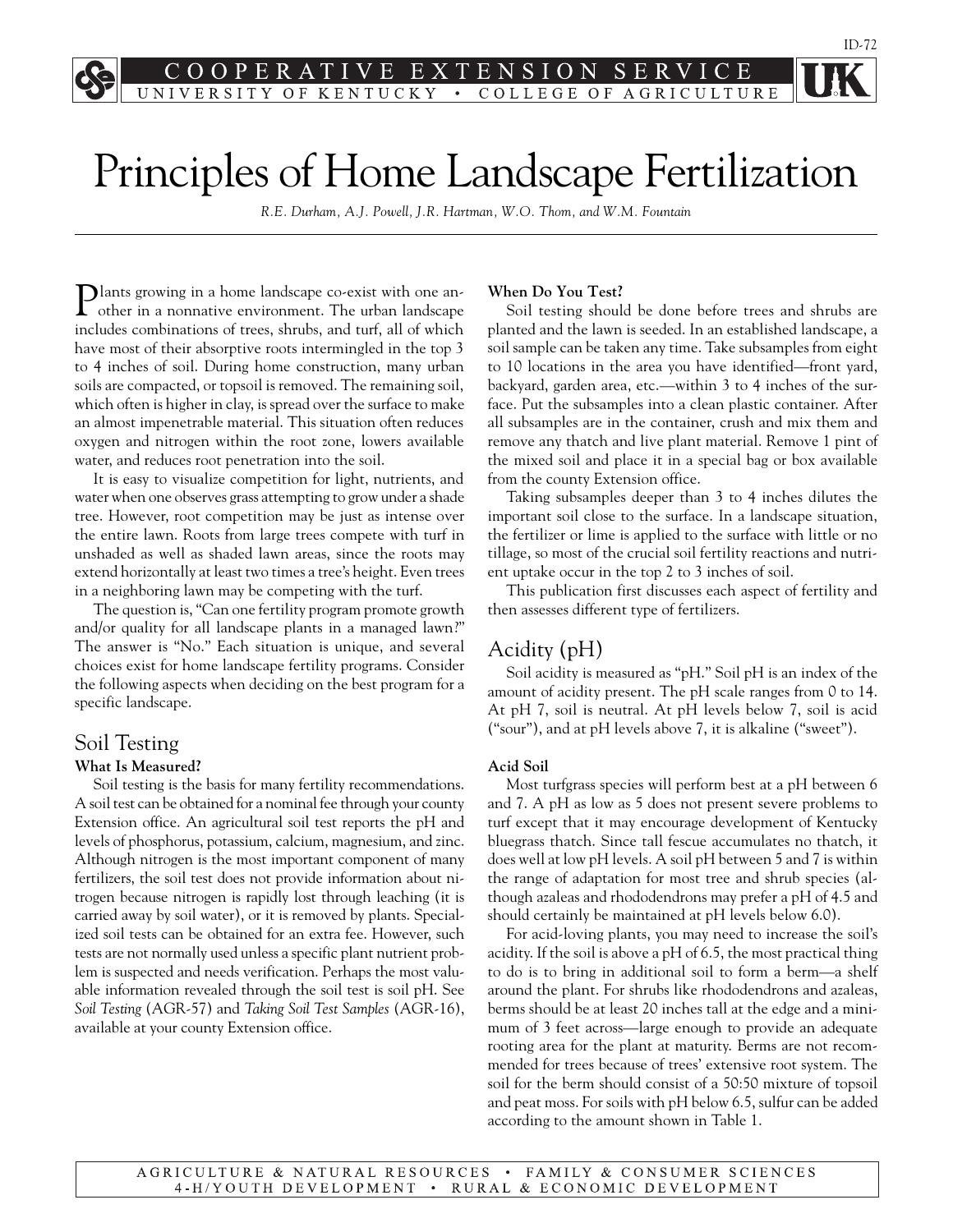**Table 1.** Suggested application of ordinary powdered sulfur to reduce the pH of an 8-inch layer of soil.

| <b>Original pH of Soil</b><br>(based on water | Sulfur Needed to Reach pH of |      |      |      |      |      |      |      |      |      |
|-----------------------------------------------|------------------------------|------|------|------|------|------|------|------|------|------|
|                                               | 4.5                          |      | 5.0  |      | 5.5  |      | 6.0  |      | 6.5  |      |
| pH value)                                     | Sand                         | Loam | Sand | Loam | Sand | Loam | Sand | Loam | Sand | Loam |
| 5.0                                           | 2/3                          |      |      |      |      |      |      |      |      |      |
| 5.5                                           | 11/3                         | 4    | 2/3  |      |      |      |      |      |      |      |
| 6.0                                           | 2                            | 51/2 | 11/3 | 4    | 2/3  |      |      |      |      |      |
| 6.5                                           | 21/2                         | 8    | 2    | 51/2 | 11/3 | 4    | 2/3  |      |      |      |
| 7.0                                           | 3                            | 10   | 21/2 | 8    | 2    | 51/2 | 11/3 | 4    | 2/3  | ⌒    |

Note: Since pH reduction is often needed for a single plant or small group of plants, sulfur use per 100 sq ft is indicated. Although aluminum sulfate is often recommended to gardeners for increasing the acidity of the soil, it has a toxic salt effect on plants if it is used in large amounts, and small amounts are not effective. About 7 lb of aluminum sulfate is required to accomplish the same effects as 1 lb of sulfur.

#### **Alkaline Soil**

A soil pH just above 8, which is the maximum found in Kentucky, will not detrimentally affect turf, although it will be a serious problem for woody plant species such as azaleas, rhododendrons, dogwoods, hollies, oaks, and blueberries. Other species, such as butterfly bush, beech, and the viburnums, may grow well at a pH of 7 or above.

Plants should be matched to a soil's natural pH as much as possible, since permanently adjusting soil pH to a radically different level is difficult. However, even if the pH is not optimum for a particular species, plants rarely die because of a pH problem alone. Improper soil pH will, however, reduce plant growth rate and cause yellowing (chlorosis), especially between veins of new leaves. This stress, if severe, will allow otherwise harmless microorganisms to attack the affected plant and cause the death of roots, branch tips, or even whole plants.

# Adjusting Soil Acidity Levels

#### **What to Use**

If soil pH correction is needed, agricultural limestone can be applied to raise pH (make the soil less acid), and finely ground, elemental sulfur or aluminum sulfate can be applied to lower pH (make the soil more acid). Since these materials are normally surface-applied in landscape situations, they adjust the pH in only a few inches of soil at the top. Changing soil pH may take several months or years, and repeat applications are often needed. Lime or sulfur can be applied at any time of year. Tables 1, 2, and 3 provide recommended amounts of these materials to adjust soil pH. If most of your woody plants need a soil pH below 5.5, select either tall fescue or one of the fine fescues for the lawn instead of Kentucky bluegrass.

For most urban landscapes, maintaining a soil pH between 5.5 and 6.0 is the best compromise. Reducing the pH beyond this range would not be necessary except for azaleas and rhododendrons. Since these woody plants are normally grown in beds or on a berm, pH could be adjusted by applying sulfur around the plants' roots.

#### **How Much to Use**

The amount of lime or sulfur needed to adjust pH depends on the

- amount of change needed.
- soil texture.
- fertilizer used.

Tables 1, 2, and 3 give general guidelines, but soil tests should be taken periodically to evaluate pH. Soil test results often give two figures for soil pH: a value for water pH and one for buffer pH. The buffer pH provides a better estimate of how much lime or sulfur is needed to change soil pH because it takes into account the soil's buffering capacity. A soil with high buffering capacity is more resistant to changes in the pH. Clay loam soils usually have more buffering capacity than sandy loam soils, for example.

Before planting, lime or sulfur should be broadcast evenly on the soil and worked into the top several inches. If woody plants and turf are already established, a surface broadcast application is the only alternative. Immediate irrigation after applying sulfur will help prevent foliage burn.

**Table 2.** Amount of agricultural limestone needed (silt-loam soil) in terms of water pH to raise pH to

**Table 3.** Amount of agricultural limestone needed to raise pH to 6.4 in terms of buffer pH.

> 5.8 255 5.7 280 5.6 315 5.5 325

| 6.4.        |                                  |                           | Agricultural                  |  |
|-------------|----------------------------------|---------------------------|-------------------------------|--|
| Water       | <b>Agricultural</b><br>Limestone | <b>Buffer</b><br>pH Value | Limestone<br>(lb/1,000 sq ft) |  |
| pH Value    | (lb/1,000 sq ft)                 | 6.7                       | 70                            |  |
| Above 6.4   | 0                                | 6.6                       | 100                           |  |
| $6.4 - 5.8$ | $0 - 100$                        | 6.5                       | 115                           |  |
| $5.8 - 5.2$ | 100 - 200                        | 6.4                       | 140                           |  |
| Below 5.2   | 200                              | 6.3                       | 160                           |  |
|             |                                  | 6.2                       | 190                           |  |
|             |                                  | 6.1                       | 210                           |  |
|             |                                  | 6.0                       | 230                           |  |
|             |                                  | 59                        | 245                           |  |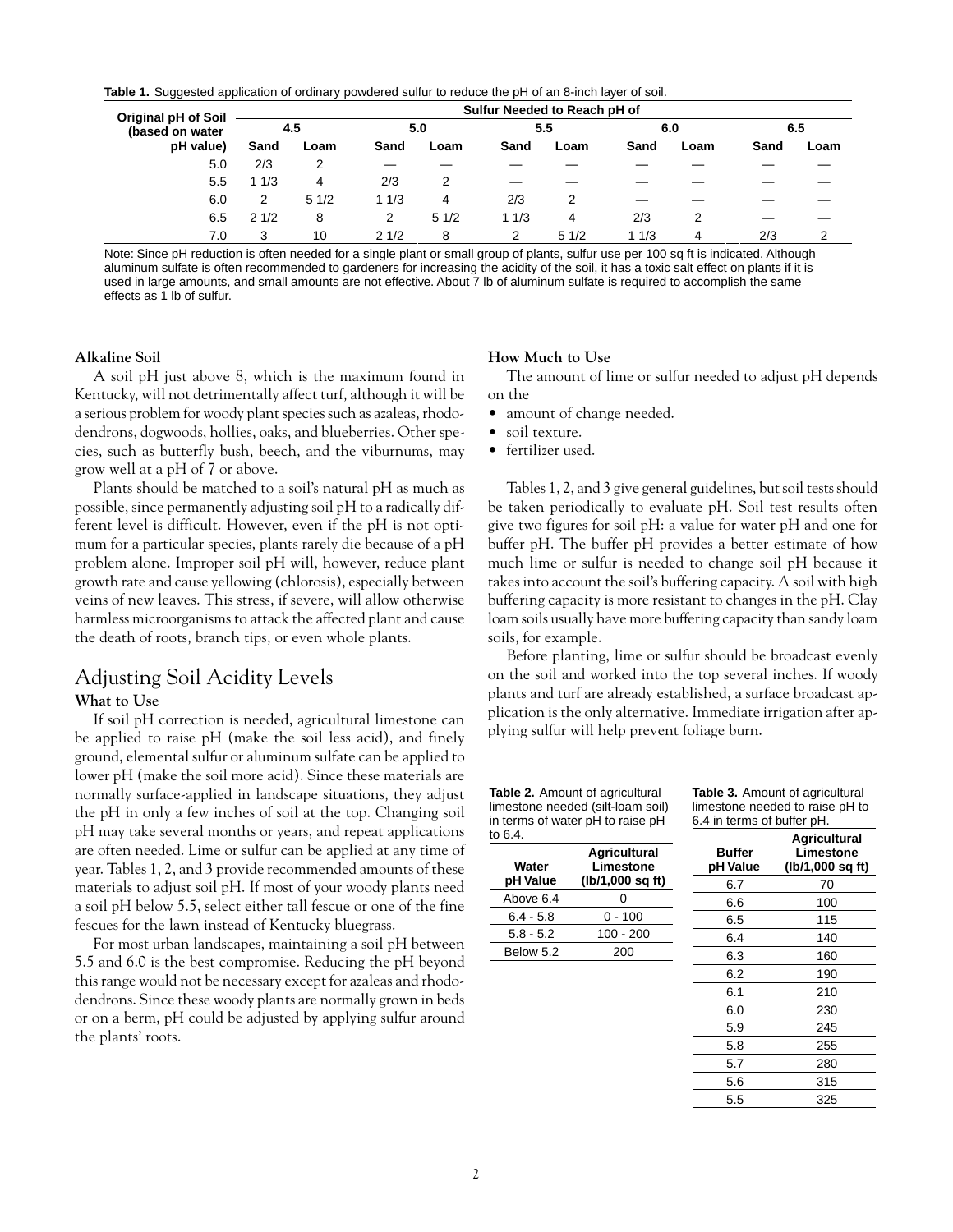Besides sulfur, the use of acid mulches (such as pine needles, composted sawdust, and acid peat) and continued use of ammonium sulfate as a nitrogen fertilizer tend to increase soil acidity. Almost all nitrogen sources increase soil acidity, but to a lesser degree than ammonium sulfate.

### Nitrogen

Nitrogen is the nutrient most responsible for plant growth and vigor, and yet it is the nutrient most often deficient or misused in urban landscapes. Before deciding whether or not to use nitrogen, decide on your objectives for landscape appearance.

#### **Why Do You Want to Fertilize?**

Fertilization objectives for *shade trees* could include

- promoting rapid growth so young trees quickly become large and functional.
- maintaining health and appearance of mature trees.
- attempting to rescue declining trees. (However, in some circumstances, providing nitrogen to a declining tree only worsens the tree's condition.)

Fertilization objectives for *turfgrass* could include

- promoting thick, lush, green growth even if it needs a lot of maintenance.
- maintaining a healthy, persistent turf that needs less mowing and maintenance.
- having a grassy area for erosion control or utility that requires minimum upkeep.

Furthermore, by examining the landscape periodically, you may be able to tell by the way the plants look whether nitrogen is needed. For example, if mature trees are consistently adding 6 inches of new twig growth annually, no additional nitrogen is needed. On the other hand, if turfgrass or plants are growing slowly and appear off-color (pale green) or weak, nitrogen may be needed. Finally, a landscape is a complex system, and a single program, while adapted for some plants in the yard, may be disastrous for others. You may need either to compromise or use nitrogen at different times in different areas of the landscape.

#### **Factors Influencing Nitrogen Use**

The following factors will influence how nitrogen might be used in the landscape.

- In many urban environments, the low organic matter content of disturbed soils makes it necessary to apply nitrogen annually to maintain growth and quality for turf and ornamentals.
- In many mature and natural landscapes, trees and turf live harmoniously without added nitrogen because nutrients are recycled from decaying plant residue or from original soil organic matter. Shredding grass clippings and fallen leaves with a mulching mower and recycling them into the landscape will reduce the need for fertilization.
- In most home lawns, if a tree is big enough to be aesthetically pleasing, adding nitrogen fertilizer to force rapid growth would be senseless.
- Rapid turfgrass growth due to heavy nitrogen fertilization increases stress on the grass, which then requires more mowing, irrigation, and pest control and often requires thatch control.
- Turf that grows in heavy shade will survive only when it has low nitrogen fertility during the late spring and summer months. High levels of nitrogen applied to such areas are harmful because the grass is forced to metabolize nitrogen, requiring more energy (light). As light becomes the limiting growth factor, shaded turf is soon depleted of energy and will deteriorate. As this happens, moss, algae, and vining weeds become established. However, you can still fertilize the tree under these circumstances. Since most active tree roots are growing beyond the tree canopy, tree fertilization can be accomplished by reducing the nitrogen rate in the most shaded turf area and increasing the rate on unshaded turf nearby.
- Many shade trees can tolerate and respond to high rates of nitrogen (up to 6 lb of N per 1,000 sq ft) in infertile soils; conifers and broadleaf evergreens should not be overfertilized (fertilize to a maximum of 3 lb of N per 1,000 sq ft).
- Lush, succulent, nitrogen-stimulated growth may make landscape plants more susceptible to insect infestations. Under these circumstances, plants in the rose family will be more susceptible to fire blight, other trees and shrubs may succumb to powdery mildew or rust, and turfgrass may be more susceptible to patch diseases.
- Weak, nitrogen-deficient growth may make landscape plants more susceptible to canker and decay diseases and turfgrass more susceptible to the diseases of red thread and dollar spot and to weed infestations.

#### **When Should Fertilizer Be Applied?**

Fall and winter are the best times to fertilize most landscape plants and grasses that grow in Kentucky. The annual amount of nitrogen should be split into two or three applications approximately six weeks apart to benefit both turf and woody plants. (Nitrogen applied to turf between April and September can promote excessive top growth and thus decrease resistance to drought, disease, and heat.)

Do not apply nitrogen to woody plants between July 1 and November 1, since some of the less winter-hardy plants may not harden in time for winter weather.

Fall and winter fertilization benefits turfgrass because it promotes root and tiller growth needed for improved health and density. Woody plants and turf can absorb nitrogen any time in late fall and early winter that soil temperatures are above 32°F.

#### **How Much Nitrogen Should Be Applied?**

Refer to landscape maintenance objectives to determine needs that may exist. Nitrogen is normally applied at rates expressed as pounds of actual nitrogen (N) per 1,000 sq ft. If a fertilizer contains 10 percent N and 2 lb N is needed, then 20 lb of fertilizer would be spread over 1,000 sq ft. The percentage of nitrogen contained in a package of fertilizer is stated on the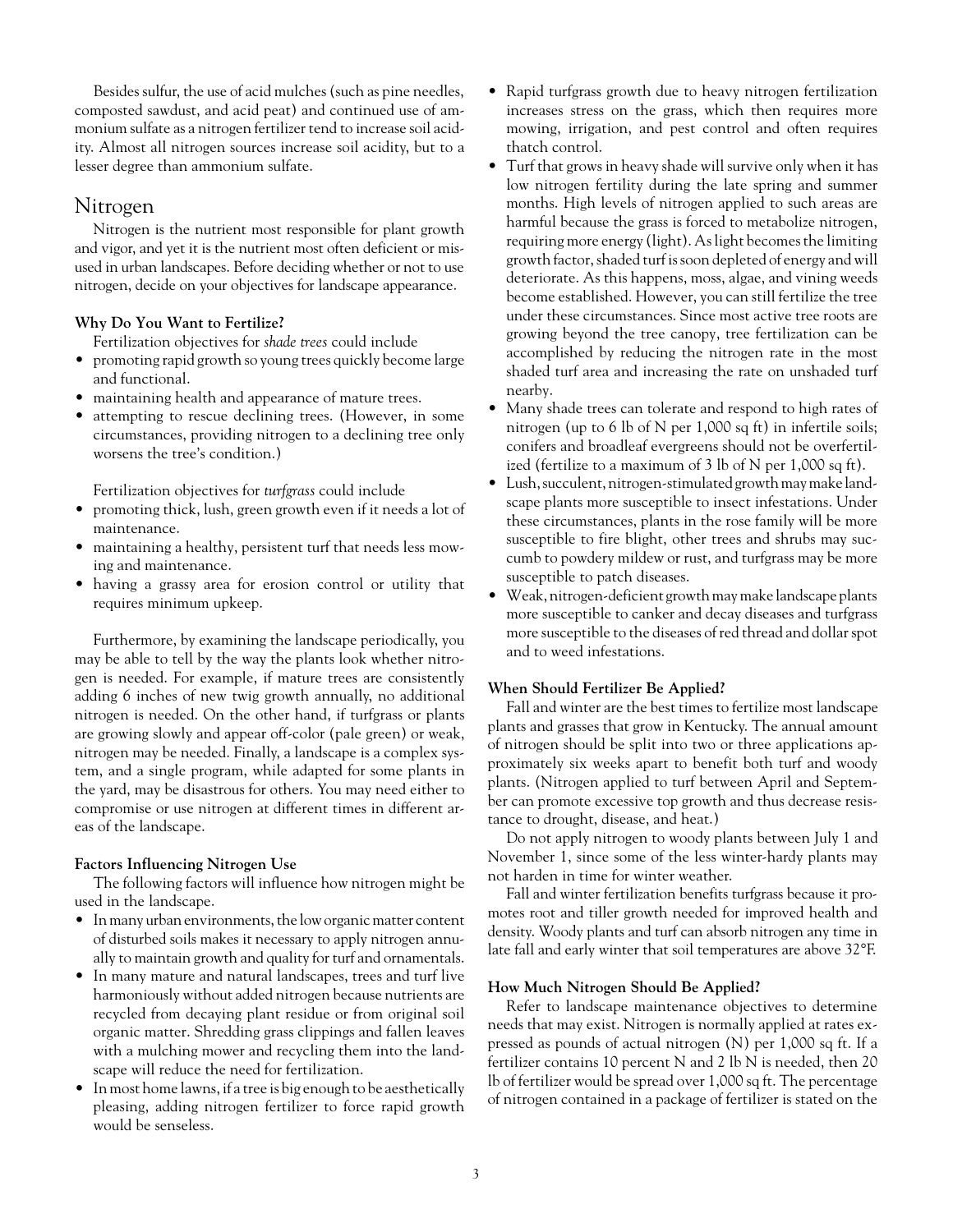**Table 4.** Sample programs for nitrogen fertilizer in the landscape.

| <b>Annual Nitrogen</b><br><b>Application</b><br>(lb/1,000 sq ft) | <b>Effect on Turfgrass</b>                                                                                                                                                                                                                                                                                                                                                                                                                                                                                                                                      | <b>Effect on Woody Plants</b>                                                                                                                                                                                                                                                                                                                                                                                                                                                                                                                    |
|------------------------------------------------------------------|-----------------------------------------------------------------------------------------------------------------------------------------------------------------------------------------------------------------------------------------------------------------------------------------------------------------------------------------------------------------------------------------------------------------------------------------------------------------------------------------------------------------------------------------------------------------|--------------------------------------------------------------------------------------------------------------------------------------------------------------------------------------------------------------------------------------------------------------------------------------------------------------------------------------------------------------------------------------------------------------------------------------------------------------------------------------------------------------------------------------------------|
| 0                                                                | Quality and growth minimum. Tall fescue more tolerant of<br>low fertility. Weeds may become dominant in sparse<br>bluegrass lawns.                                                                                                                                                                                                                                                                                                                                                                                                                              | Mature healthy plantings will continue moderate growth.<br>Immature woody plants will not achieve adequate growth.                                                                                                                                                                                                                                                                                                                                                                                                                               |
| 2                                                                | Good quality and growth. Optimum for most turfgrass sites<br>that cannot be irrigated and are not heavily used.                                                                                                                                                                                                                                                                                                                                                                                                                                                 | Mature, healthy plantings will achieve good growth. May<br>stimulate some growth of young plants                                                                                                                                                                                                                                                                                                                                                                                                                                                 |
| 4                                                                | Lush, high-maintenance turfgrass. May be detrimental if<br>irrigation and pest control are mismanaged or if heavy<br>shade exists.                                                                                                                                                                                                                                                                                                                                                                                                                              | May push unneeded growth for mature plants. Young plants<br>can attain size more rapidly at this rate.                                                                                                                                                                                                                                                                                                                                                                                                                                           |
| 6                                                                | Problematic for bluegrass and fescue lawns. Thatch<br>accumulates in bluegrass. Excessive growth is succulent<br>and susceptible to disease. Root system tends to be<br>shallow, thereby increasing drought susceptibility. Excessive<br>top growth is at the expense of good root development.<br>Without irrigation during dry periods, bluegrass lawns will<br>die. Unless applied in three equal doses at three separate<br>intervals (minimum of six weeks apart) or unless applied<br>during cold weather, lawn will be burned with excess<br>fertilizer. | Will cause shoots to lengthen considerably, and the succulent<br>growth may be more susceptible to disease. Difficult to know<br>how woody plants actually use the available nitrogen in root<br>growth vs. shoot growth. When extension growth is important<br>(that is, small landscape tree needing maximum extension<br>growth to provide shade for house), this amount of fertilizer<br>may be warranted, but only in the rarest of cases. It is<br>excessive in 99% of cases. Regular irrigation is a must when<br>following this program. |

Note: "Landscape" means an established landscape having turfgrass, shrubs, and small, medium, and large shade trees; disturbed, low organic matter soil; tree leaves (but not grass clippings) removed; and fertilizer applied to the soil surface. When tree leaves and grass clippings are finely shredded with a mulching mower and recycled in the landscape, fertilizer needs are reduced.

package and is expressed by the first number in a series; that is, 10-10-10 has 10 percent N, 33-0-0 has 33 percent N, etc. The consequences of applying nitrogen at different rates in the landscape are presented in Table 4.

#### Phosphorus and Potassium

All plants need a favorable phosphorous (P) and potassium (K) level. Kentucky soils usually have adequate phosphorous and potassium for tree and grass survival except for the P level in many western Kentucky soils. However, Kentucky soils may not have the optimum rates of phosphorous and potassium needed for maximum growth, color, tolerance to heat and cold, and resistance to drought. (Note that if grass clippings are removed regularly during mowing, soil K may decrease more rapidly than if the clippings are not removed.)

To be sure of the fertility level, have soil tested every three to four years. Table 5 gives the amounts of phosphorous and potassium that should be applied according to soil test levels.

**Table 5.** Phosphate and potash levels for established lawn and woody ornamentals.

|                             | lb/1,000 sq ft   |               |  |  |
|-----------------------------|------------------|---------------|--|--|
| <b>Soil Test Level</b>      | <b>Phosphate</b> | <b>Potash</b> |  |  |
| High (above 60 P, 300 K)    | $0 - 1$          | $0 - 1$       |  |  |
| Medium (60-30 P, 300-200 K) | $1 - 2$          | $1 - 2$       |  |  |
| Low (below 30 P, 200 K)     | 3-5              | $3-5$         |  |  |

## Calcium and Magnesium

Calcium (Ca) and magnesium (Mg) are important components needed for plant structure, metabolism, and photosynthesis. They are seldom so deficient in Kentucky soils that they inhibit growth. As grass clippings and leaves decompose in a landscape situation, much calcium is recycled. A soil test is the best method of determining calcium status.

When soil becomes too acid, agricultural lime can be applied to add calcium. Dolomitic lime adds both magnesium and calcium. If soil needs to be maintained at acid pH levels, calcium and magnesium can be applied as soluble fertilizer. Soluble calcium is available in gypsum or calcium nitrate. Soluble magnesium is available in epsom salts (magnesium sulfate) or sulfate of potash (magnesia).

In other states, magnesium has been found to be deficient for some landscape plants, but this situation has not been confirmed in Kentucky. Magnesium deficiency is usually described as "interveinal chlorosis," or yellowing of tissue between the veins of leaves. Other limitations within the root zone, such as soil compaction, soil oxygen, heat, cold, drought, root damage, air pollution, diseases, insects, and certain chemicals, may also cause leaf chlorosis. Although careful observation and plant/soil testing can greatly narrow the possible causes, most people will still have difficulty determining the exact cause of chlorosis.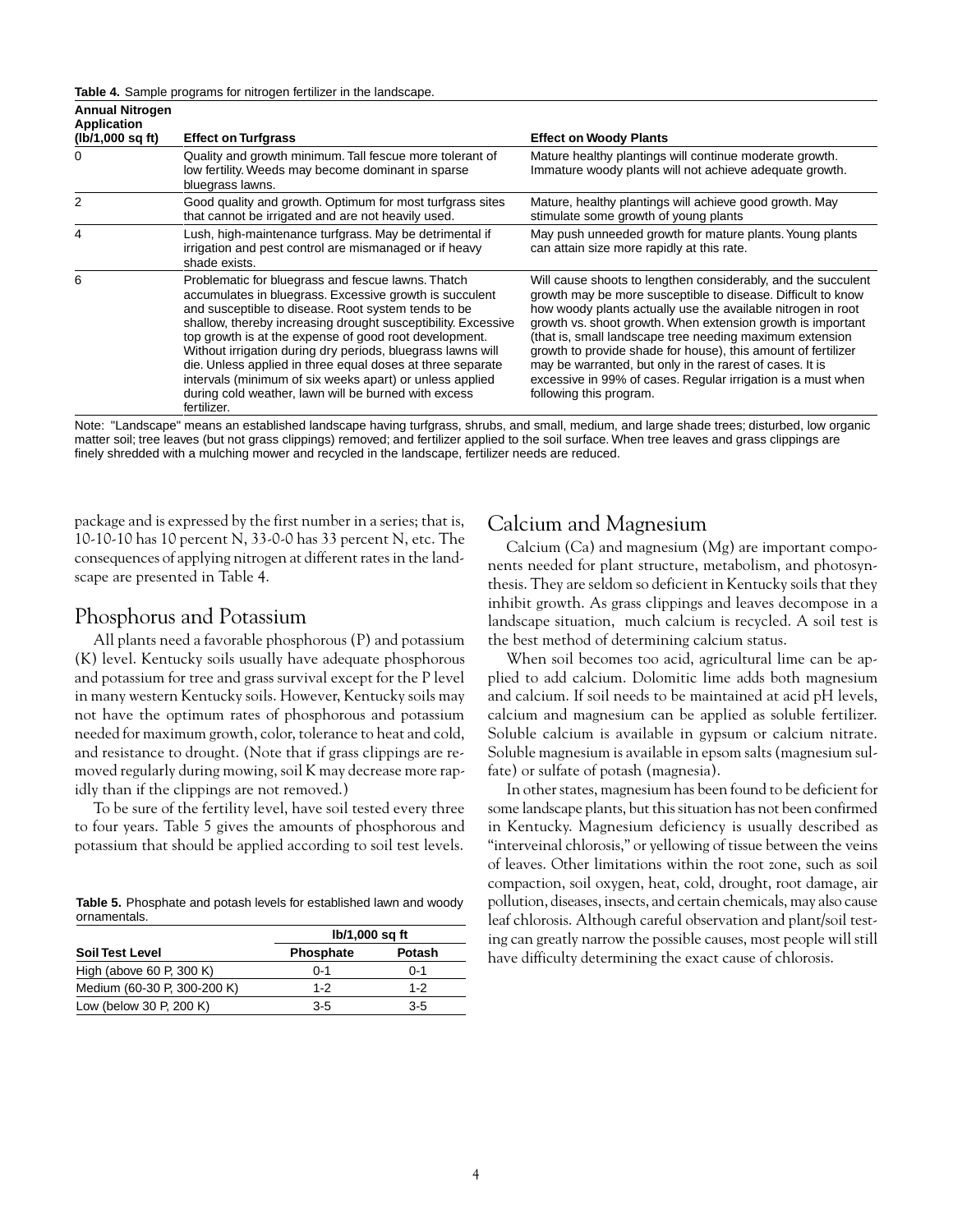## Minor Nutrients

Deficiencies in minor nutrients are uncommon in Kentucky soils. Kentucky's soils are high in iron, although most of the iron is only slightly available to plants. Treatment of some chlorotic trees with iron (for example, iron sequestrene foliar sprays or iron chloride injections) do help leaves become greener, at least temporarily. In addition, when soil pH decreases, chlorosis symptoms abate. Iron applied to the surface of soils that have a pH of 6.5 or higher is chemically tied up and not available for immediate plant root uptake. Therefore, soil and foliar iron treatments may have to be done every year to correct an iron deficiency in certain species growing in near-neutral or high pH soils. Certainly, reducing soil pH will provide better long-term control of chlorosis where high iron-requiring species like pin oaks are desired.

# Types of Fertilizer

Nutrient deficiencies can be corrected by applying singleingredient fertilizers, such as ammonium nitrate (N), urea (N), triple super phosphate (P), and muriate of potash (K). They can also be corrected by making appropriate applications of a combination fertilizer such as 10-10-10, 5-10-10, or 20-20-20. Specialty fertilizers marketed for certain ornamentals and grasses can also be used effectively but may not be more beneficial than more economical, farm-type fertilizers. However, specialty fertilizers are convenient to use because the package often gives specific rate and calibration information, and the fertilizer often contains some slow-release (organic) nitrogen that reduces the potential for foliar burn.

#### **Dry vs. Liquid Fertilizers**

There is essentially no difference between the nutrient availability of fertilizers applied in dry form and those applied in liquid form. Liquid fertilizers do not move deeper into the soil than dry fertilizers. Both require water from rainfall or irrigation to make nutrients available for root uptake.

#### **Foliar vs. Soil-Applied Fertilizers**

#### *On Foliage*

Foliar applications of fertilizers give only a temporary response and do not give a long-term solution to a fertility problem. To prevent serious foliage burn, foliar fertilizers must be diluted.

#### *On or in the Soil*

Broadcast applications of fertilizer on the soil are effective, since most roots of woody plants and turf grow near the soil surface. Liquid fertilizers can also be applied below the soil surface with a lance or a water needle. Similarly, dry fertilizers may be applied through holes drilled into the soil or made by a punch bar. However, injecting liquid fertilizer or putting dry fertilizer into holes is not the most efficient way to apply fertilizer. Since the absorptive (feeder) roots of most tree and shrubs are in the top few inches of soil and fertilizers move downward with water, much of the fertilizer is placed below the root zone and thus cannot be absorbed if either of these methods is used. Fertilizer that is not taken up by plants will ultimately enter the groundwater, causing potentially serious pollution problems.

*Contact: R.E. Durham, Department of Horticulture*